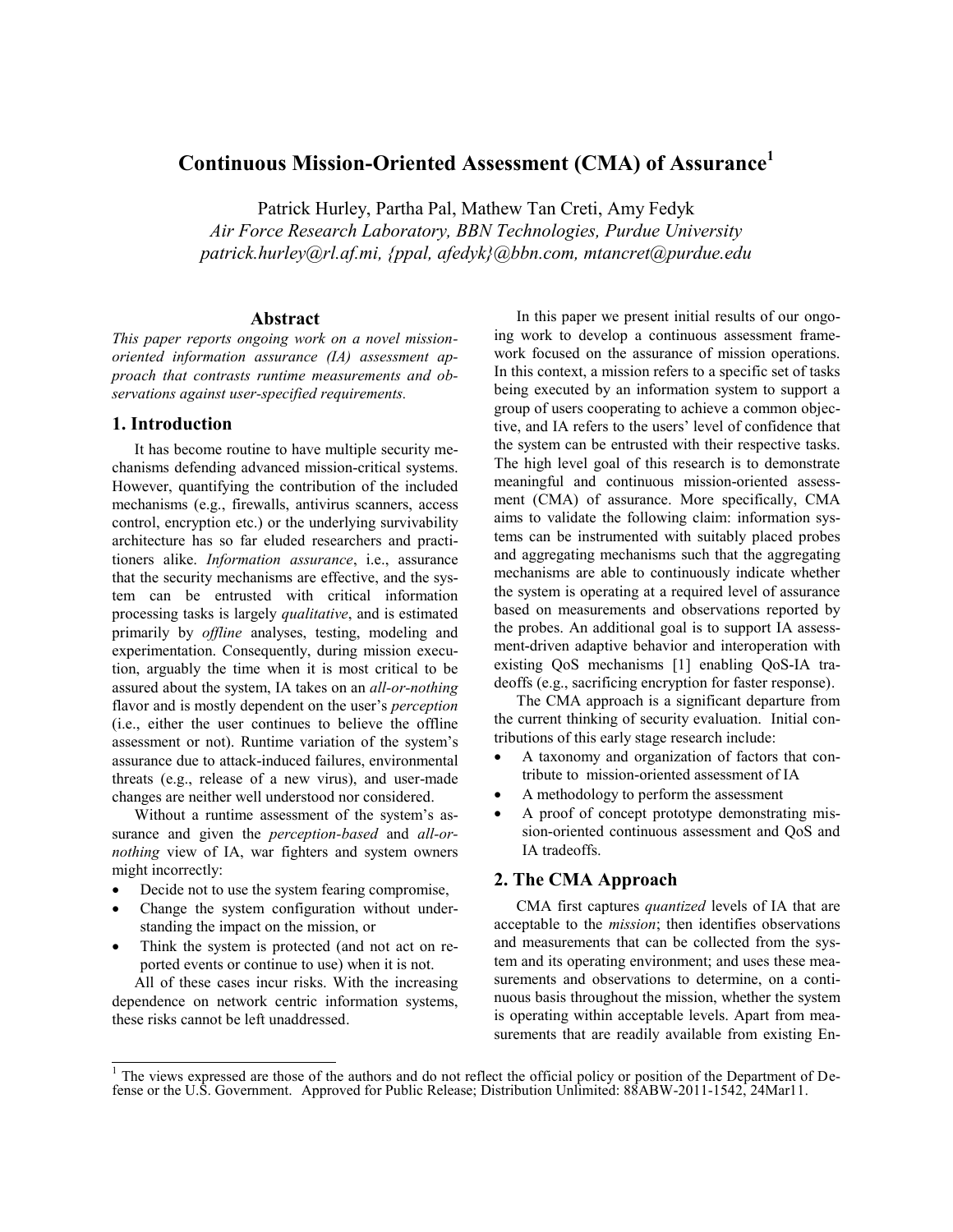terprise System Management (ESM) and security tools, CMA interfaces with other IA and resource management mechanisms to access additional information that is not otherwise visible.

#### **2.1 Multidimensional Assurance State Space**

CMA treats acceptable level of assurance as a function of regions in a multi-dimensional state space.

Time is a key dimension in this space because assurance requirements change over time during the mission. Changes in assurance requirements can be based on elapsed time (e.g., for the next 2 hrs since start) or in terms of mission conditions (e.g., from start until an air tasking order is published).

Each mission typically has multiple stakeholders, and each stakeholder typically has his own (time varying) IA requirements. Therefore, *stakeholder* is the second dimension of the multi-dimensional space. We are initially considering three representative classes of stakeholders: *commander* (with an ownership stake),



*Figure 1: Stakeholders and sample requirements*

*warfighter* (end-user stake) and *operator* (systemadministration stakes). Figure 1 shows some examples of stakeholder concerns.

A stakeholder is interested in specific end-to-end capabilities, subsystems and/or subsets of services offered by the system. Therefore, *spatial scope*, capturing the hosts, networks and applications/services that are of interest to a stakeholder is the third dimension.

Classically, security of a system is described in terms of *confidentiality* (C)*, integrity* (I)*,* and *availability* (A) [2]. Availability and confidentiality are defined in terms of *authorized* users, but do not consider the strength of authentication and authorization mechanisms involved i.e., whether authorization was based on a user-provided password or validating a common access card (CAC) (CAC authentication being stronger than password-based authentication). CMA includes *strength* of *authentication/access control* (A/A) mechanism as another operationally relevant security attribute independent of and in addition to C, I and A. The *assurance attributes* constitute the remaining dimension of our multi-dimensional assurance space.

We use *projections* to represent and analyze acceptable levels in this high-dimensional assurance space. For example, all stakeholders' interest about a specific assurance attribute (e.g., C) for a specific spatial scope (e.g., an end-to-end interaction between two applications) over time can be captured in a projection



*Figure 2: Projection of acceptable levels*

like the one shown in Figure 2. To cover all assurance attributes for the given spatial scope four sets of such projections will be needed. In Figure 2, the horizontal axis represents mission progression. Not all projections will have every stakeholder and stakeholders may not have requirements for every point on the time axis.

The required levels of assurance at a given point in the assurance state space are qualitative and ordered. This is deliberate, because while quantifying security is hard even for experts, most stakeholders can qualitatively express their time varying C, I, A, and A/A requirements for the system components and services they use or care about. The following nested loop describes the assurance requirements capture process:

```
For each stakeholder
For each element in his spatial scope
  For each assurance dimension
    Capture what is acceptable over time 
    during the mission in relative terms
```
#### **2.2 Metrics: Measurements and Observations**

We argue that no fixed list of metrics is universally applicable and assessment must work with the security mechanisms that are available in the system (i.e., assessment cannot prescribe additional mechanisms). Therefore, the best that can be done is to define the assessment framework in terms of metric classes, and let the assurance engineers choose for each class the actual properties or conditions to measure and observe from what is available in the system at hand. Measurable and observable quantities are generically called "system conditions" (SC). In CMA, the SCs are organized in a shallow hierarchy (Figure 3) with two broad categories *static* and *dynamic*, and leaves (with upper case acronyms) representing the CMA metric classes.

#### **2.2.1 Static System Conditions**

The SCs in this category include measurements and observations that can be made even when no mission is currently running. CMA considers two classes of static SCs. The Process and Organizational Maturity (POM) class focuses on the maturity of the software and security engineering process, and the cultural and opera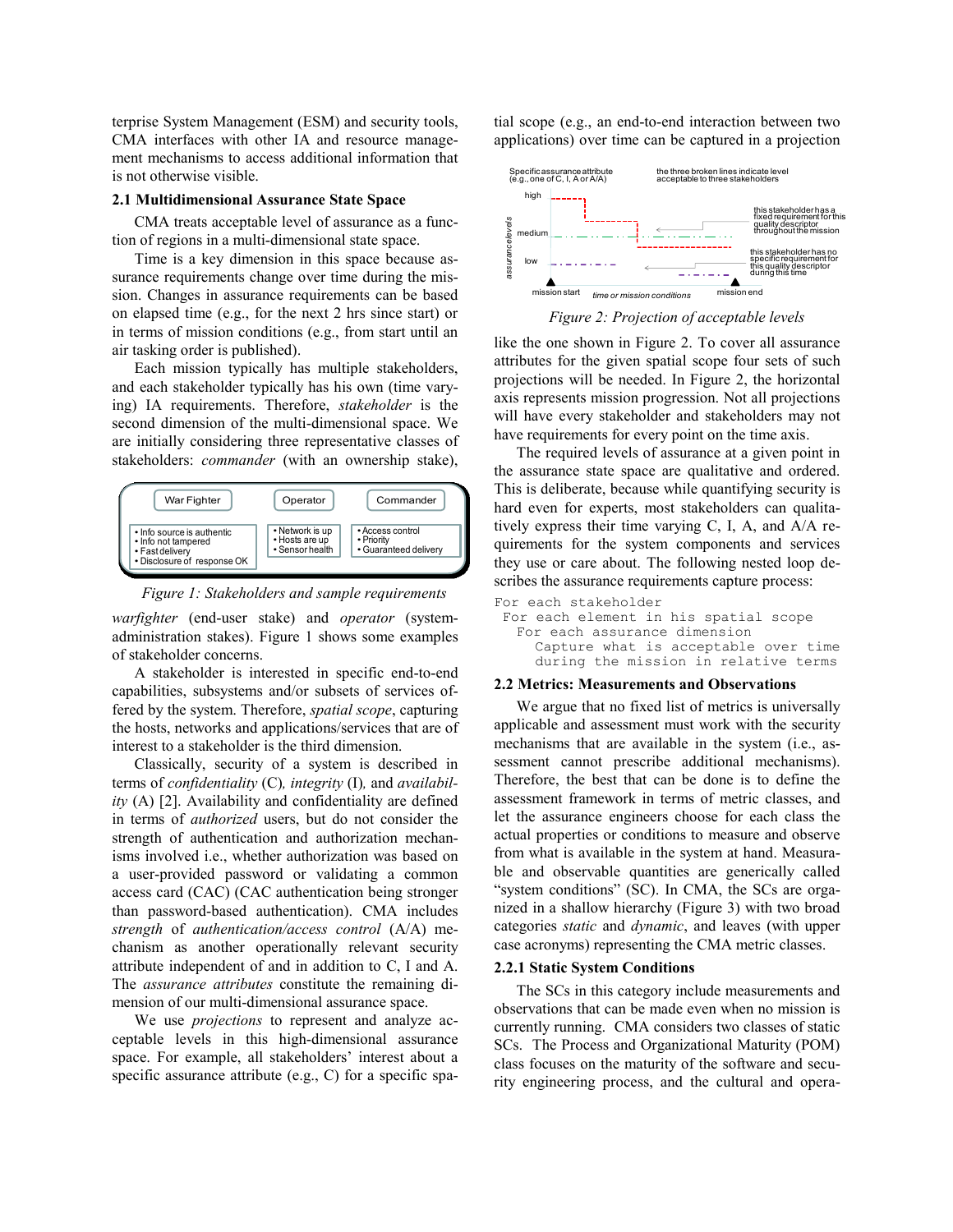tional practices of the organization. The other class in the static category considers Architecture and Infrastructure Quality (AIQ)- how the system is constructed, especially if the system includes mechanisms to protect, detect or manage breaches to basic security properties. In terms of why these classes are relevant for



*Figure 3: System condition classes*

assurance assessment, consider the fact that a large number of current security evaluation methodologies (e.g., NSA INFOSEC Assurance Capability Model (2004), CERT/CC Security Capability Model (2005), NIST SP 800 (2001)) consider process and organizational factors. In previous work [3] we showed that the resiliency against malicious attacks is strongly related to the system's survivability architecture. Some security checklists do include architectural quality and common Weakness Enumeration (CWE) highlights the link between software quality and security assurance.

#### **2.2.2 Dynamic System Conditions**

The assurance delivered by the system depends on a number of other factors that can only be measured at runtime. Most of the runtime metrics affecting assurance originate within the system with a few exceptions. Accordingly, the dynamic system conditions are further subdivided into *internal* and *external* SCs.

SCs in the external (EXT) class observe relevant environmental events that impact the system's security. Examples include CERT or vendor-issued advisories, or DEFCON or DHS threat level type indications that may imply increased risk to DoD information systems.

CMA defines 4 *internal* SC classes (right side of Figure-3) to be used in the assessment process. A large segment of such information about the system and its constituent parts (e.g., CPU load, memory load, network load etc.) is already being collected and measured routinely today. However, in typical cases, much of the information gets archived or fed to big board security incident and event management (SIEM) stations where there exists a considerable disconnect between the system operators and stakeholders' requirements.

First, the state of the defense mechanisms (DEF STAT), whether they are functioning at their intended configuration is a primary contributor to the continuous assessment process. The SCs in the DEF STAT class observe and report the configuration state of defense mechanisms in the system. Ideally, changes in defense mechanism configuration resulting from operator action or attack activity should be reflected in the value reported by these SCs. The key challenge to realize this ideal is to make the observing and reporting sufficiently independent of the defense mechanism such that controlling the defense mechanism does not imply controlling the monitor. Enforcement of OS and networklevel isolation policies, stronger process authentication and digital signatures can be employed to ensure that the adversary cannot easily feed incorrect observation.

Second, the state of system resources (RES STAT) directly impacts the availability requirements, and since IA mechanisms in general need resources, the ability to meet other security requirements may also be indirectly affected. Therefore, RES STAT SCs, focusing on the status of computing resources, specifically CPU, memory and the network, are important for continuous assessment. Modern hosts and network equipment (e.g., routers) already monitor detailed health statistics. System management tools (e.g., open source Nagios) and protocols (SNMP) that can collect and distribute them efficiently are widely available. SNMP version 3 offers stronger security features such as message integrity, authentication between agent and server, and encryption that the RES STAT SCs can take advantage of.

Third, the DEF REP class includes measurements and observations derived from defense mechanism reports. The DEF REP SCs capture information about unexpected or suspicious incidents and known attack indicators that impact the mission. Survivability architectures or security management tools (e.g., open source OSSEC) already provide a way to interface with host based security mechanisms in a secure way and present processed reports via a server. DEF REP SCs takes advantage of existing mechanisms like OSSEC.

The final class of internal system condition focuses on effectiveness of defense mechanisms (DEF EFF). Modern systems increasingly combine elements of protection, detection and adaptation [4] in their survivability architecture. Assessment of the level of assurance must consider whether defensive responses are being effective. Our prior work [5] on monitoring the effectiveness of defensive responses provides a starting point for the DEF EFF SCs.

#### **2.3 Assurance Assessment Scheme**

The first step in employing CMA in a given system involves a thorough system analysis to find out what defense mechanisms are in place, and define the mapping from the assurance levels captured in the projections described in Section 2.1 to what can be observed and measured. This step is analogous to white boarding [6], and will produce a dependency graph (like the one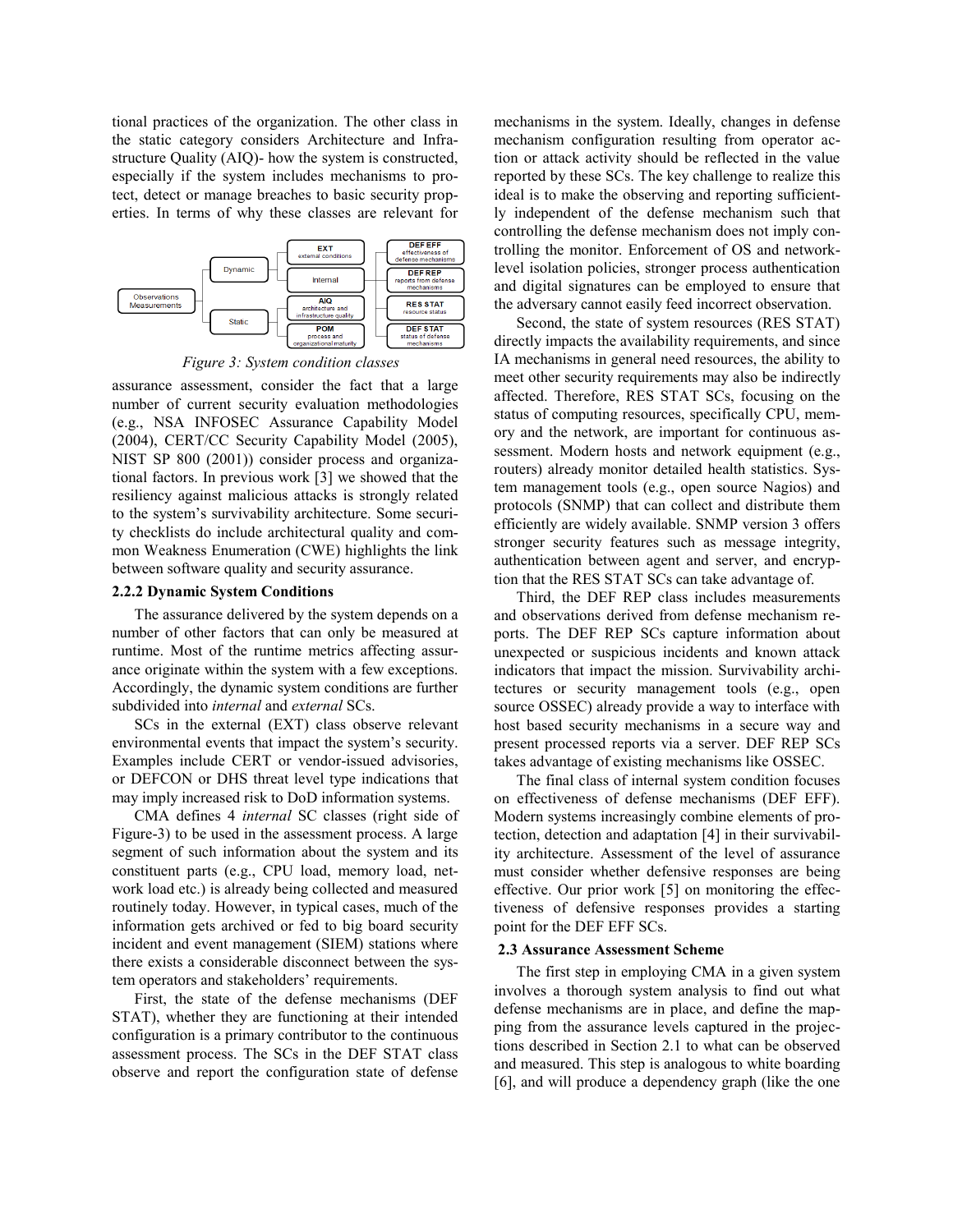in Figure 4) showing the spatial scope for each stakeholder and for each assurance attribute of interest along with the list of relevant defense mechanisms. The defense mechanisms can be protection-focused, detection-focused, participate in defensive responses (adaptation-focused) or can be any combination thereof. The subsequent steps are described next.

#### **2.3.1 Identifying What to Observe and Measure**

DEF STAT, DEF REP and DEF EFF relate to the defense mechanisms in the graph directly, and RES STAT relates to the spatial scope (i.e., host, services and networks). In CMA, the values presented by the SCs are discrete and ordered, which means raw observations must be processed before reporting.



*Figure 4: Dependency graph*

DEF STAT SCs minimally report the OFF or ON state of defense mechanisms, with the implicit ordering that ON is better than OFF. Each defense mechanism (M1, M2…) present in the dependency graph maps to a DEF STAT SC. If the defense mechanism can operate in *n* configurations (e.g., different key lengths), the corresponding SC projects *n* values, one corresponding to each configuration, with the highest value assigned to the configuration that offers the strongest security (e.g., 128 bit keys are stronger than 64 bit keys).

The value presented by a DEF REP SC reflects the severity of the report produced by the corresponding defense mechanism. Such reports may already include a severity value. Security management tools also process, correlate and rank such reports. Where possible, DEF REP SCs interface with the appropriate mechanisms to avoid custom ranking.

Unlike DEF STAT and DEF REP, DEF EFF SCs are not tied to individual defense mechanisms. In the simplest form, a single DEF EFF SC indicates whether defensive responses mounted by the system are being effective or not. A DEF EFF SC has an internal model of "undesirable" states defined in terms of DEF STAT and RES STAT SCs. When an undesirable state is reached, it starts monitoring DEF REP SCs and operator actions, expecting recovery from the undesired state. In the absence of recovery, the SC begins reporting lower values (i.e., defense is being *ineffective*).

Of the remaining system condition classes, POM is similar to AIQ, and will present a single value. If the system had undergone security evaluation, the POM value should be commensurate with the results. The AIQ SC comes from the maturity and quality of the defense mechanisms and the number of defenses effecting individual assurance attributes (for a given spatial scope for a given stakeholder). There can be multiple SCs in the EXT class, reporting external events such as publication of vulnerability reports. These SCs are identified from additional annotations (not shown in Figure 4) of the assurance dependency graph about the host, OS and application services. For instance, if the system predominantly uses Windows, an EXT system condition may monitor Windows vulnerability reports.

Note that for DEF STAT, DEF EFF, AIQ and POM (i.e., so called *up* SCs) higher value is better; whereas for DEF REP, RES STAT, EXT (i.e., so called *down* SCs) higher is worse. The SCs also do not need to have the same range of values  $(0-1, 0-5, 1-10)$  etc.). Some measurements are continuous at the lowest level (e.g. CPU load), but are quantized based on thresholds or reported as a derived discrete measure (e.g., trend of average load crossing a threshold).

In a given system, not all SC classes may be needed or supported. For instance, the deployment environment may not permit live subscription to vulnerability reports (i.e., no EXT SCs). The assurance dependency graph may not be full or exhaustive either. For example, there may not be any defense mechanism covering a specific service whose security is of interest to one or more stakeholders- a system deficiency identified as a byproduct of CMA requirements analysis. CMA is about assessing individual systems, as long as the set of SCs is used in an internally consistent way within the entire assurance space for the mission, such deficiencies are immaterial.

Once the SCs are identified, the system needs to be instrumented so that measurements and observations are projected via system condition objects.

#### **2.3.2 Mapping: Required vs. Supportable Levels**

Once the SCs are identified, the next step is to perform a validity check: can the system support the desired number of levels? A stakeholder may expect 3 levels of confidentiality in a link, but the system can be configured to offer only two (say encryption OFF or ON). All projections need to be checked and identified issues need to be reconciled. Because multiple layers of defense are expected in a survivable system, it is likely that the system can be configured to offer more levels than what the stakeholder required. This provides the opportunity to group multiple configurations in a level. As an example, consider a stakeholder's interest in the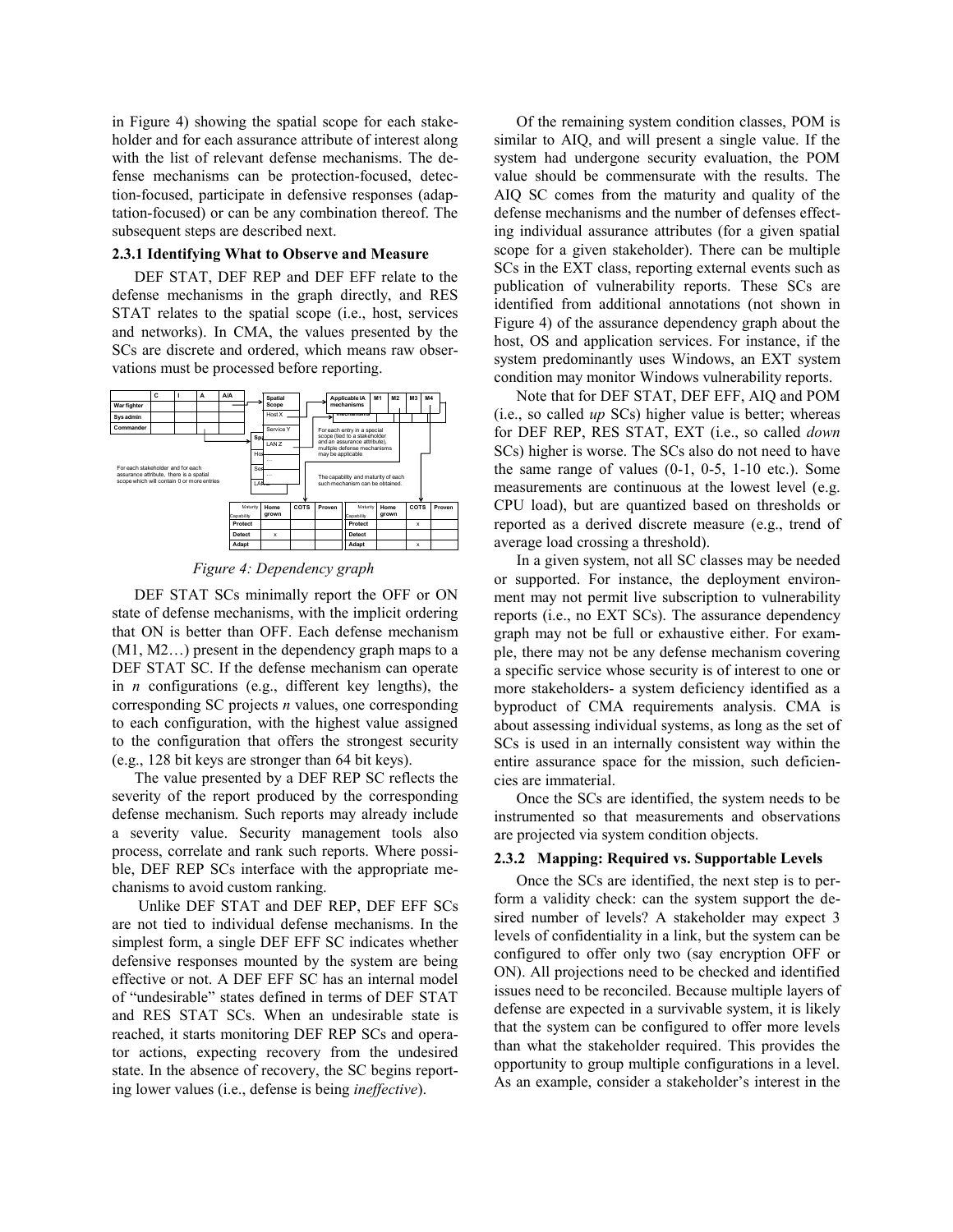confidentiality of an end-to-end capability that uses a link connecting his application with a remote service. The stakeholder's confidentiality requirement is expressed in terms of 3 levels (i.e., High, Medium, Low), and the physical link can either be clear text or encrypted and the application interaction can also be encrypted or clear text (e.g., http or https). Collectively, there are 4 different ways the stakeholder can operate (link unencrypted, http), (link encrypted, http), (link unencrypted, https), (link encrypted, https). In this case we have the option to select which configurations correspond to each of the 3 stakeholder levels. Since the SCs present discrete and ordered values, the above 4 configurations can be described using two binary valued DEF STAT SCs, link enc and app\_enc, as  $(0,0)$ ,  $(1,0)$ ,  $(0,1)$  and  $(1,1)$  respectively. Because individual system condition values are ordered, these configurations are only partially ordered with (1,1) being the highest and (0,0) being the lowest, with the remaining 2 (i.e.,  $(1,0)$  and  $(0,1)$ ) in the middle with no ordering among themselves. One possible mapping of the 3 required levels can be  $\{low = (0,0), medium = (1,0) \text{ or }$  $(0,1)$ , high =  $(1,1)$ }. Alternatively, mission requirements may declare (0,0) unacceptable, which would lead to a grouping like  $\{low=(0,1), \text{ medium}=(1,0),\}$ high=  $(0,1)$ .

#### **2.3.3 General Structure of the Assessment Function**

In CMA, the assessment function is the logic that maps the observed SC values to the assurance levels specified by the stakeholders. In general, the assessed level of assurance for stakeholder H, for entity (spatial scope) E of interest to H, and for the security attribute A at any point in the mission is a function of a baseline value and a variance that modifies the baseline:

Assessed Level<sub>H,E,A</sub> =  $L_{H,E,A}$ (Baseline, Variance) Baseline refers to the (assessment of the) idealized level of assurance that the system is designed to offer in a given configuration. Variance captures the impact of internal changes caused by attacks or user actions as well as external events. Baseline is a function  $f(\cdot)$  of DEF STAT SCs, and optionally AIQ, POM, and Variance is a function  $g(\cdot)$  of RES STAT system condition, and optionally DEF REP, DEF EFF, EXT, AIQ, POM. In other words:<br>Baseline =  $f(DEF STAT, AIQ, POM)$ 

 $Variance = g(RES \, STATE, DEF \, REF \, DEF \, EFFECT \, EXT, AIQ, POM)$ 

The functions  $f(\cdot)$  and  $g(\cdot)$  are context dependent to account for mission customizability. DEF STAT and RES STAT are the only mandatory inputs, but other inputs are also accommodated when available. We have already demonstrated meaningful results using only the mandatory inputs.

Evaluating  $f(\cdot)$  using DEF STAT amounts to performing a membership operation between the currently observed values of DEF STAT SC (relevant to H, E and A) to the levels (as explained in Section 2.3.2) in the state space of this set of SCs. The variance can be positive or negative – it can either add to or diminish from the baseline assessment depending on the situation. Publication of a new Windows exploit (captured by an EXT system condition) can cause the assessment of all attributes for spatial scopes that include Windows hosts to be lower than the baseline. On the other hand, closing down a vulnerable port on *Host1* (captured by a DEF REP system condition) can cause the assessment of all attributes for the spatial scopes that include *Host<sup>1</sup>* to rise. The function  $L_{H,E,A}(\cdot,\cdot)$  that combines baseline with variance is also context sensitive. For example, a variance based on RES STAT usually has a multiplicative effect on assessment of availability only, whereas a variance based on EXT e.g., vulnerability report  $V_R$  can have a negative additive effect on the assessment of security attributes noted in *VR*.

The fact that there is no universal model for computing f( $\cdot$ ), g( $\cdot$ ) and  $L_{H,E,A}(\cdot,\cdot)$  is a continuing challenge. To address this challenge, CMA accommodates user defined context models. As long as the model is consistently used in the system, CMA provides a way to assess the runtime assurance state.

# **3. Current Prototype**

We have an evolving proof of concept assessment framework that we use for demonstrating and evaluating CMA. The aggregator nodes performing assessment for different stakeholders are called the blackboards that communicate with each other using web services. Assessment rules for  $f(\cdot)$  etc are defined in TU Prolog, invoked from Java. The first version of the prototype focused on the assessment function and demonstrated continuous assessment for a single stakeholder using only the mandatory DEF STAT and RES STAT SCs in a simulated mission context. Mission progress was simulated by advancing time and by generating mission events. Measurements and observations were changed by injecting values from the simulation control console. The first prototype verified the feasibility of a) the structure and methodology to capture IA requirements, b) the  $L_{H,E,A}(\cdot,\cdot)$  assessment scheme, and c) web services-based aggregator interactions. The second version of the prototype deployed blackboards over a distributed set of hosts and demonstrated a) integration with COTS system and security management (e.g., OSSEC and Nagios) to obtain metrics, and b) peering of aggregated information for assessment.